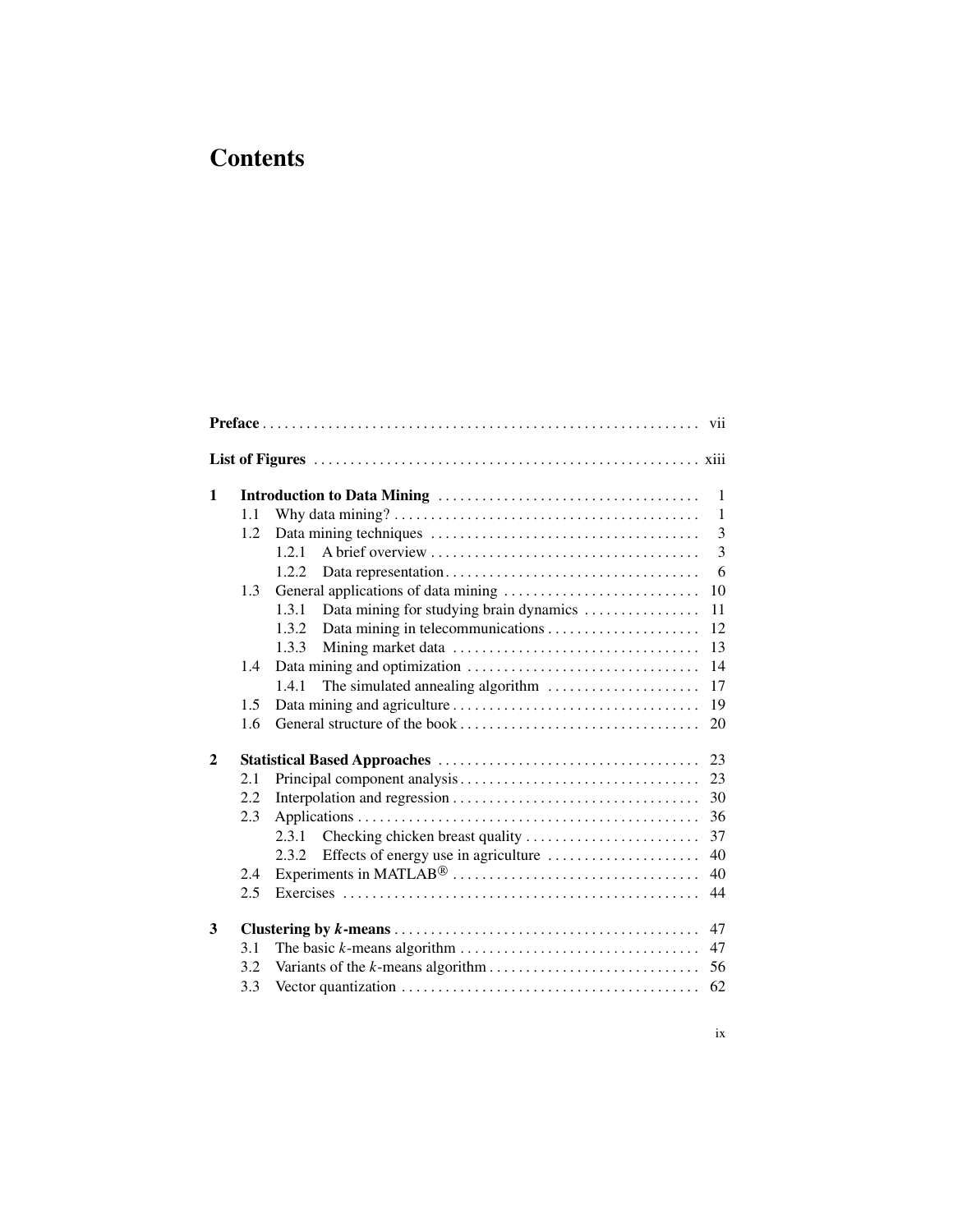## x Contents

|   | 3.4 | 64                                                     |  |  |  |
|---|-----|--------------------------------------------------------|--|--|--|
|   | 3.5 | 67                                                     |  |  |  |
|   |     | Prediction of wine fermentation problem<br>68<br>3.5.1 |  |  |  |
|   |     | 3.5.2<br>71                                            |  |  |  |
|   | 3.6 | 73                                                     |  |  |  |
|   | 3.7 | 80                                                     |  |  |  |
| 4 |     | 83                                                     |  |  |  |
|   | 4.1 | 83                                                     |  |  |  |
|   | 4.2 | 85                                                     |  |  |  |
|   | 4.3 | 88                                                     |  |  |  |
|   | 4.4 | 89                                                     |  |  |  |
|   |     | 4.4.1<br>91                                            |  |  |  |
|   |     | 93<br>4.4.2                                            |  |  |  |
|   | 4.5 | 96                                                     |  |  |  |
|   | 4.6 |                                                        |  |  |  |
| 5 |     |                                                        |  |  |  |
|   | 5.1 |                                                        |  |  |  |
|   | 5.2 |                                                        |  |  |  |
|   | 5.3 |                                                        |  |  |  |
|   | 5.4 |                                                        |  |  |  |
|   |     | 5.4.1                                                  |  |  |  |
|   |     | 5.4.2                                                  |  |  |  |
|   | 5.5 |                                                        |  |  |  |
|   | 5.6 |                                                        |  |  |  |
| 6 |     |                                                        |  |  |  |
|   | 6.1 |                                                        |  |  |  |
|   | 6.2 |                                                        |  |  |  |
|   | 6.3 |                                                        |  |  |  |
|   | 6.4 |                                                        |  |  |  |
|   | 6.5 |                                                        |  |  |  |
|   |     | 6.5.1                                                  |  |  |  |
|   |     | 6.5.2                                                  |  |  |  |
|   | 6.6 |                                                        |  |  |  |
|   | 6.7 |                                                        |  |  |  |
| 7 |     |                                                        |  |  |  |
|   | 7.1 |                                                        |  |  |  |
|   | 7.2 |                                                        |  |  |  |
|   | 7.3 | Unsupervised and supervised biclustering  151          |  |  |  |
|   | 7.4 |                                                        |  |  |  |
|   |     | 7.4.1                                                  |  |  |  |
|   |     | 7.4.2                                                  |  |  |  |
|   | 7.5 |                                                        |  |  |  |